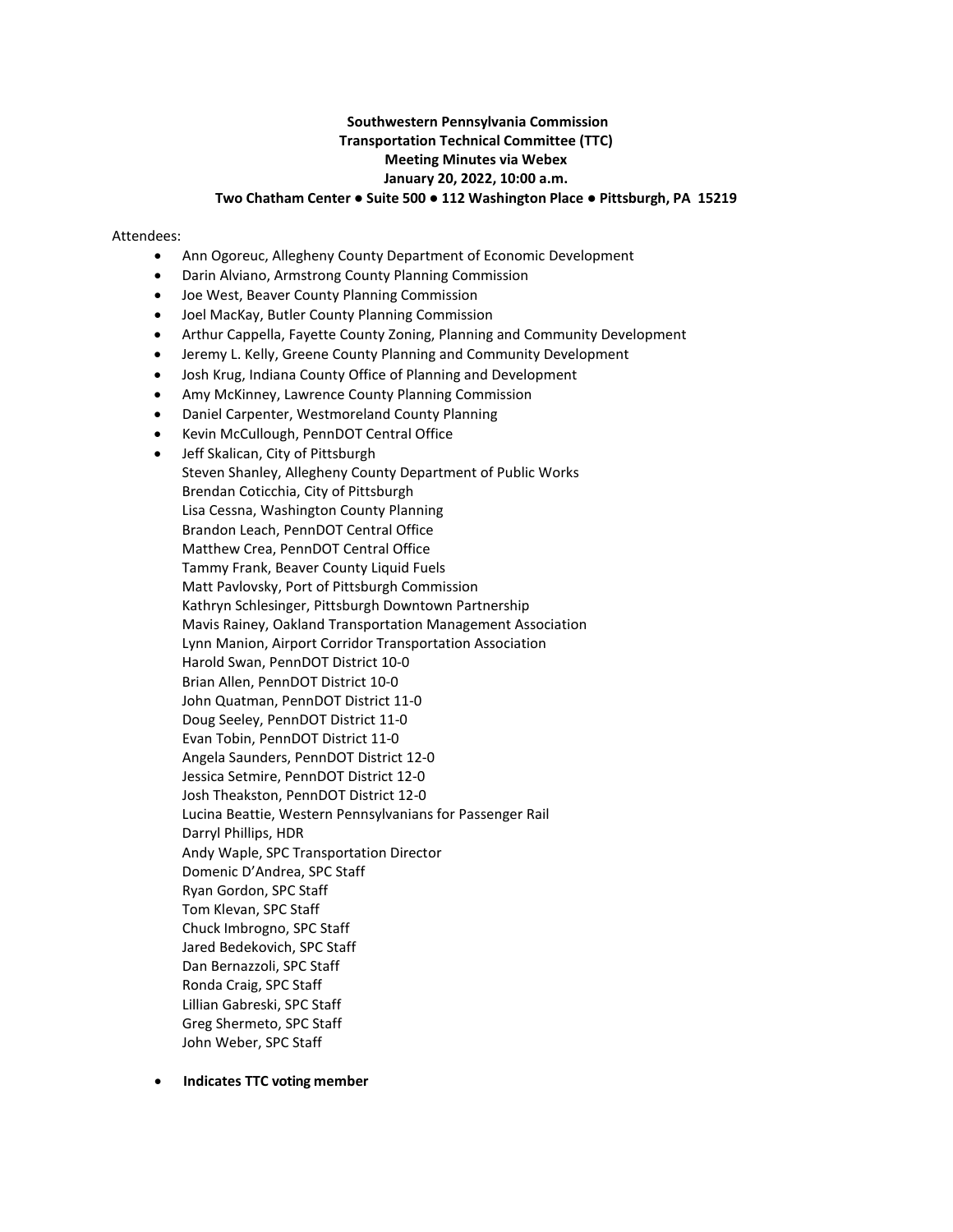# 1. **Call to Order**

Andy Waple called the meeting to order at 10:00 a.m. with a roll call for the TTC members.

## 2. **Public Comment**

There was no public comment.

## 3. **Action on December 9th TTC Meeting Minutes**

A motion was made by Jeremy Kelly and seconded by Jeff Skalican to approve the minutes of the December 9th TTC meeting.

# 4. **FHWA/PennDOT Central Office, Program Center Report from Kevin McCullough, PennDOT Central Office and Jen Crobak, FHWA**

Kevin McCullough went over recent news on guidance and apportionments in regards to the Infrastructure Investment and Jobs Act (IIJA). An email was sent out to the planning partners yesterday afternoon detailing some updated guidance and what can be expected moving forward. Central Office is going over the procedures for how the adding of funds will be handled, and will be updated for everyone in February/March. On January 14, Federal Highways launched the official guidance for the Bridge Formula program, which will give approximately \$1.6 Billion over 5 years, including \$327 million to Pennsylvania in FY2022. These additional funds will be programmed over the next couple of months, and in a press release which came out on Friday an estimate of 3000 bridges will be fixed using this funding. For off-system bridges, now locally owned facilities can be 100% funded with no match, which will impact how we fund local bridges as we look to mix and match some funds to deliver local bridge projects. Central Office will work closely with the Districts in order to work out details on those projects. Kevin mentioned that further information on program eligibility is upcoming for the new protect program and the carbon reduction program.

Currently, Central Office is ready to begin adjusting the current TIP, using the funds allocated by the IIJA. Kevin mentioned that they would like these projects programmed as quickly as possible, since we have already lost 4 months of the federal fiscal year. Many of the actions to add projects should be in the February and March timeline, so that way we can capture all of the Statewide TIP increase for FFY2022. During the actions for the next few months, Districts will specifically point out when there is a project with new IIJA money attached, either directly into line items or just added as a notation. Central Office will have to figure out which method would be best for the region. Another way the funds could be used is to only program new funds onto new projects and put any additional money into line items, moving those funds onto other projects to handle cost increases and cash flows.

Jeff Skalican asked the question of new projects, wondering if these funds could be used for design phases to take projects to construction. Kevin McCullough answered that these funds can be used the same as any other TIP funds, which includes design work. Kevin says he anticipates a large amount of this funding will go towards pre-construction phases for FY2022. The increase in funding was anticipated, however some funding could also impact some of the projects in the upcoming Draft TIP, so these details will be worked out with the Districts in regards to programming these funds. Andy Waple also mentioned that since the official numbers were released yesterday for the region, SPC has not been able to do District breakdowns of funding yet, however over the next few days something regarding those breakdowns should be released. Andy also asked if there has been any update to the increased FTA funds from the IIJA, so that we may begin to program those funds as well. Kevin said that there still is no update on transit funds, however he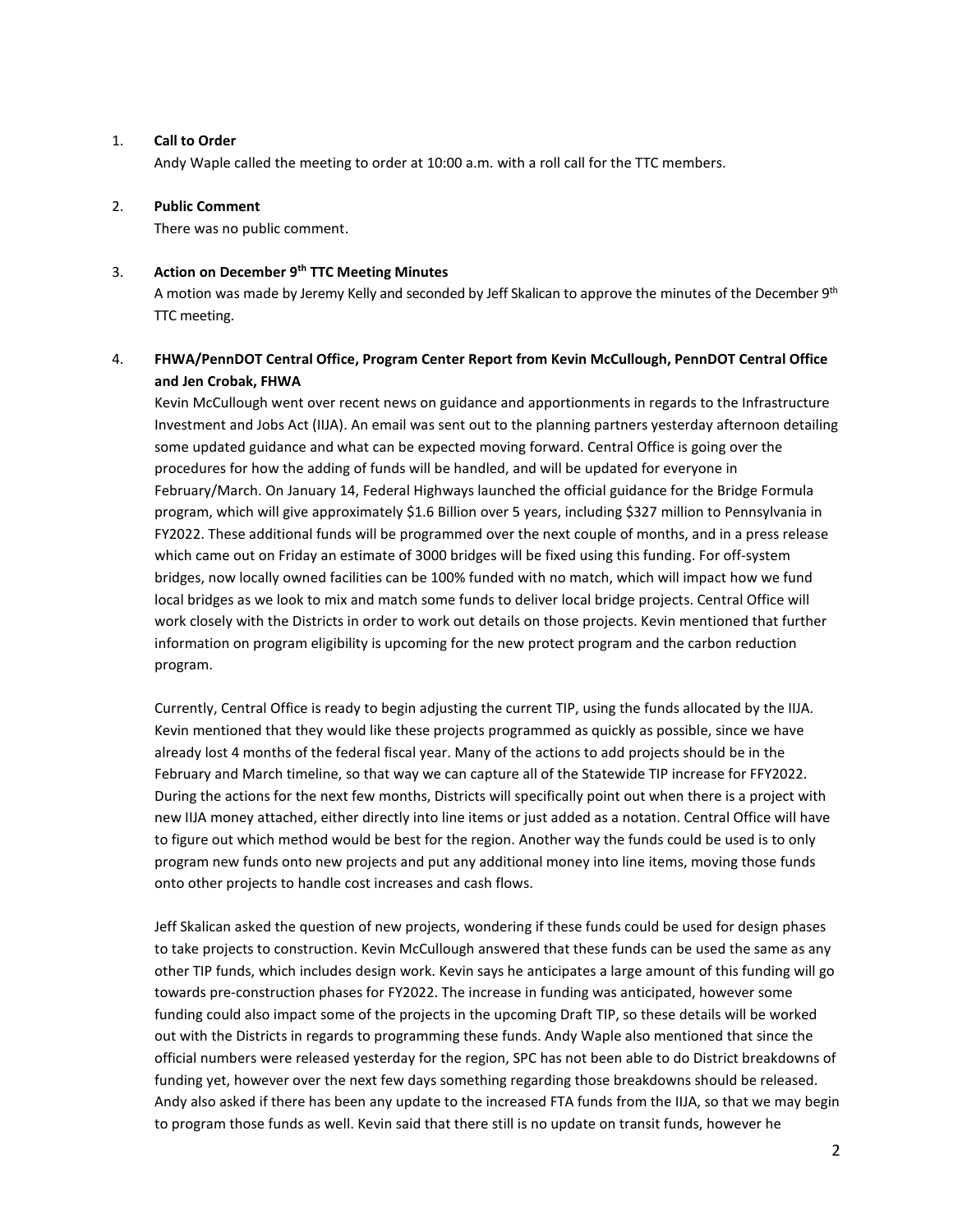expected to receive a chart with updated funds that are known, but was recently told not to expect anything like that. If there is any update next month on FTA funds, he will let the committee know.

### 5. **Action on Modifications to the 2021-2024 TIP**

## A. PennDOT District 10-0

Harold Swan went over one amendment and one administrative action for PennDOT District 10-0. The first amendment was for a preventative maintenance project which includes resurfacing, milling of the existing bituminous wearing courses, bituminous patching, paving, leveling, binder and wearing courses, minor drainage and guide rail upgrades, deck repairs to four structures, and other miscellaneous construction along PA 28 from approximately SR 3023 (Iron Bridge Road) to approximately US 422 in North Buffalo, South Buffalo, and East Franklin Townships, Armstrong County. The District requests to program \$2,000,000 (100% Federal utilizing toll credits) in FFY 2022. These funds will cover a low bid cost increase and will compress the cash flow by advancing a portion of FFY 2025 and all of FFY 2026 funds to FFY 2022. The source for the remaining funds will be the SPC District 10 Highway/Bridge Line Item. The first administrative action was for a bridge restoration project which carries US 422 eastbound and westbound over Two Lick Creek in White Township, Indiana County. The District requests to advance preliminary engineering from FFY 2026 to FFY 2022 and change the funding type from 100% Federal to 100% State. The source will be the SPC District 10 Highway/Bridge Line Item.

Josh Krug made a motion to approve the amendment and administrative action from PennDOT District 10-0, which was seconded by Joel MacKay. The motion was approved unanimously.

# B. PennDOT District 11-0

John Quatman went over the five administrative actions for PennDOT District 11-0. The first administrative action was for a slide remediation project, located on SR 2075, Logans Ferry Road in Plum Borough, Allegheny County. The district requests the addition of a construction phase in FFY2022 for \$800K for a scheduled May 2022 letting, with the source of funds coming from the SR2040/Ceco Drive project. The second administrative action was for a highway restoration project, 2" mill and overlay, 500 feet reconstruction and bridge preservation, located on SR 65, East Washington Street from Savannah Road to Croton Ave., as well as SR 108 from Jefferson Street to East Washington St (SR 65), in Shenango Township and the City of New Castle, Lawrence County. The district requests the addition of a utility phase \$40K in FFY 2022 for utility impacts, with the source of funding coming from the Betterment Reserve – Allegheny.

The third administrative action was for Interchange improvements, including the construction of ramp and bridge and extend ramp, located on I-376 from the Parkway Center Interchange (SR 8091) to the Fort Pitt Tunnel, as well as US19 (Banksville Road), US 19/PA 51 at Woodville Ramps and Banksville Interchange Ramps (SR 8075), in the City of Pittsburgh, Allegheny County. The district requests the increase in planning and engineering funds for the CCTV camera location investigation along Banksville Road. The source of funding will come from SPC CMAQ line item. The fourth administrative action was for bike and pedestrian infrastructure including 20 electric charging stations and 285 electric-assist bicycles, located from within the City of Pittsburgh, Allegheny County. The district requests to advance CAQ funding and switch to procurement contract, while switching construction funding to the planning and engineering phase. The source of funding will come from the PA 51 Clairton Blvd Adaptive Traffic System project. The fifth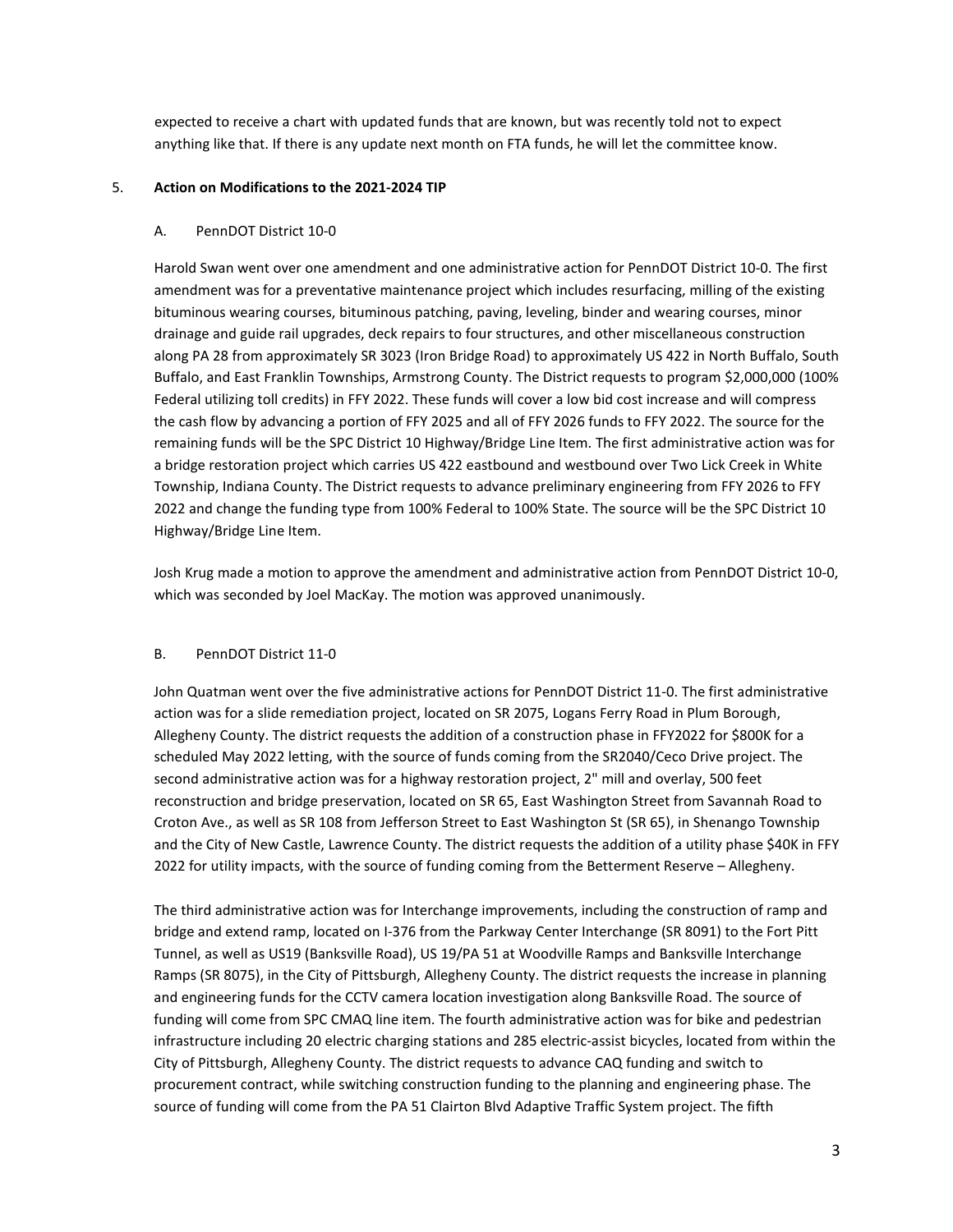administrative action was for a highway restoration, milling and overlay project, located on SR 588 in Chippewa Township in Beaver County. The district requests to add a construction phase for \$2.2M in FFY 2022 for a scheduled March 2022 letting, with the source of funding coming from the Guiderail Upgrades line item.

Ann Ogoreuc made a motion to approve the administrative actions from PennDOT District 11-0, which was seconded by Amy McKinney. The motion was approved unanimously.

# C. PennDOT District 12-0

Josh Theakston went over the five de-obligations and six administrative actions for PennDOT District 12-0. The five de-obligations were for PA 366 Bridge over Pucketa Creek (\$303,475), PA 906: Valley Independent – Industrial Park (\$31,760), PA 356 Truck Climbing Lane (\$261,766), US 40/PA 381 Intersection (\$3,997), and PA 981 @ Kennametal (\$2,037), which funding will be placed back in to the District 12-0 Highway/Bridge line. The first administrative action was for the replacement of the structure carrying PA 21 (Roy E. Furman Highway) over PA 166 in German Township, Fayette County. The district is requesting an increase in the construction phase in FFY2022, with the source of funds drawn from the D12 Highway/Bridge Line Item (MPMS# 76508). The second administrative action was for the installation of 8 DMS boards, seven DMS boards along interstate I-79 and one on interstate I-70. The boards are located at exits from the I-79 south junction to the District 11 border on I-79 in Washington County. The district is requesting the addition of a construction phase to TIP FFY 2022 to increase funding and to cover the low bid plus inspection, with the source of funds drawn from the D12 Highway/Bridge Line Item (MPMS# 76508).

The third administrative action was for the installation of six closed circuit cameras at five exits along I - 70, from the Lover exit to the Dunningsville exit in various municipalities in Washington County. The district is requesting the addition of a construction phase to TIP FFY 2022 to increase funding and to cover the low bid plus inspection, with the source of funds drawn from the D12 Highway/Bridge Line Item (MPMS# 76508). The fourth administrative action was for the installation of six closed circuit cameras along I-79 exits from the I-70 North junction the Canonsburg exit in various municipalities in Washington County. The district is requesting the addition of a construction phase to TIP FFY 2022 to increase funding and to cover the low bid plus inspection, with the source of funds drawn from the D12 Highway/Bridge Line Item (MPMS# 76508). The fifth administrative action was for the construction of a Truck Climbing Lane on PA 356 from the Freeport Bridge to SR 4073 (White Cloud Road) in Allegheny Township, Westmoreland County. The district is requesting the addition of a construction phase to FFY 2022 to increase funding, with the source of funds drawn from the D12 Highway/Bridge Line Item (MPMS# 76508). The sixth administrative action was for the replacement of three existing traffic signals located in the City of Washington on PA 18, two additional signals located at PA 18 (Jefferson Avenue) at SR 8014 (I-70 Ramps) and SR 4022 (Wylie Avenue) at SR 8014 (I-70 Ramps), sidewalk, ADA, roadway and drainage improvements, located in the City of Washington, Washington County. The district is requesting to increase the construction phase in FFY 2022 and FFY 2023, with the source of funding coming from the SPC CMAQ Line Item (MPMS# 84078).

Daniel Carpenter made a motion to approve the administrative actions from PennDOT District 12-0, which was seconded by Jeff Skalican. The motion was approved unanimously.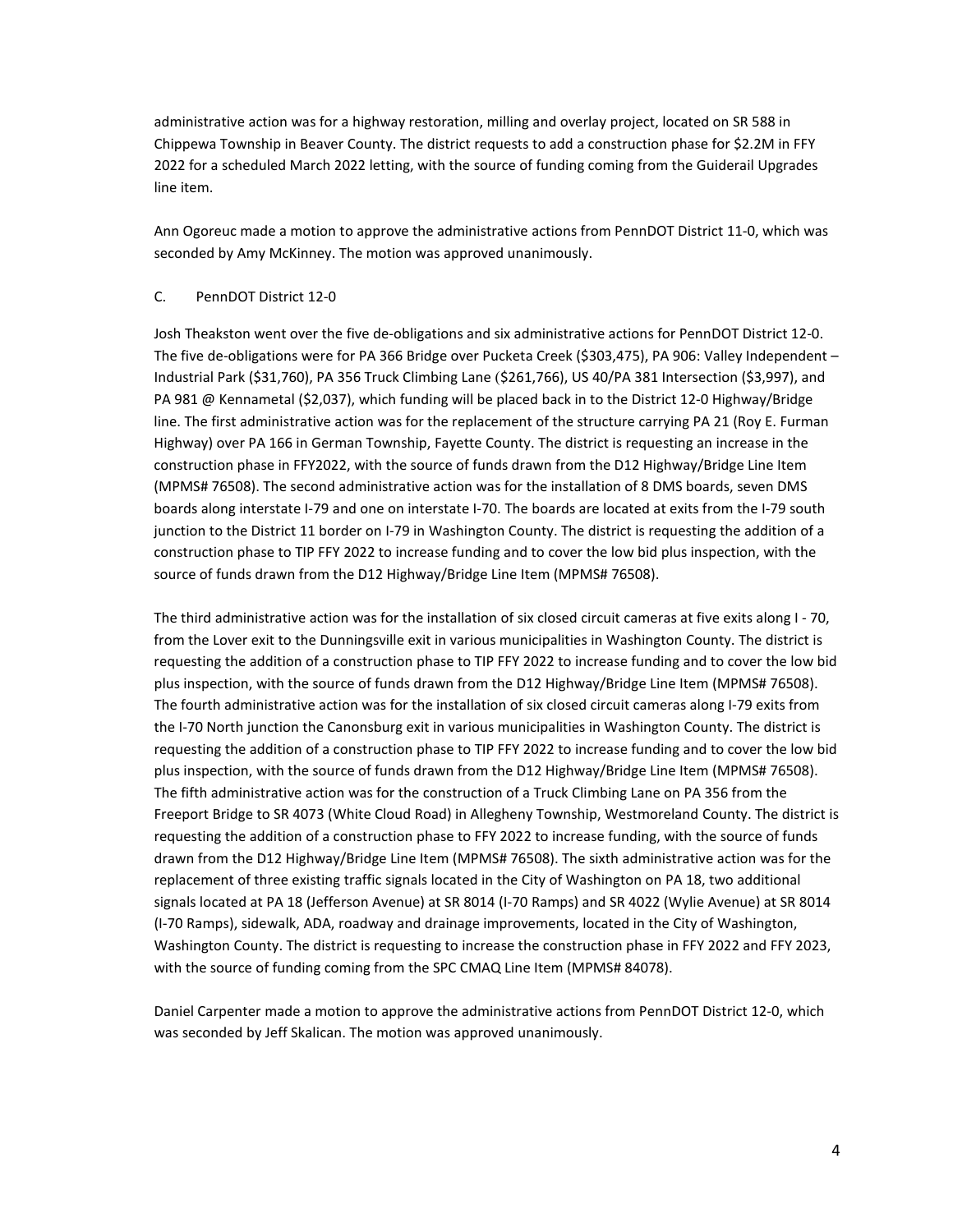#### 6. **2022-2024 UPWP Endorsement**

Andy Waple discussed the 2022-2024 UPWP, mentioning the work that had been done over the past 6 months on the work program. The final draft was sent out on Tuesday for review, and SPC will be taking this final document to the commission for approval on January  $31<sup>st</sup>$ . A motion is needed to be taken today in order to recommend the UPWP for commission adoption. The motion was made by Daniel Carpenter to recommend the 2022-2024 UPWP for adoption by the commission at their next meeting. Which was seconded by Ann Ogoreuc. The motion was approved unanimously.

#### 7. **Safety Performance Targets**

Andy Waple went over the update to the federal safety performance targets, mentioning that these are updated every year and were established by MAP-21 and continued in the FAST act, establishing rule making to enact National performance management requirements to make sure state DOT's and MPO's were choosing the most efficient investments for Federal Funds. Southwestern Pennsylvania is required to track about 20 different performance measures, which have impacts to out Federal funds. Five of these are related to the safety program, and those five are done in 5-year rolling averages which are used to establish trend lines. These five measures are number of fatalities (public roads), rate of fatalities (per 100m VMT), number of serious injuries (public roads), rate of serious injuries (per 100m VMT), and number of nonmotorized fatalities and serious injuries (public roads).

There are two options to establish these targets, either MPOs can agree to the State DOT's targets, or they can establish a numerical target specific to their MPO planning area in the 5 measures. Originally, SPC has established their own safety targets, but after looking at the trends in numbers, SPC decided last year to adopt the statewide targets. For this year, the statewide targets include a 2% annual reduction in fatality goals, which is the same as last year. The statewide target also includes a 0% reduction in serious injuries, which is also the same goal as last year. Looking at the last two years of data, there was a 17% reduction in vehicle miles travelled across both Pennsylvania and the SPC region. There was a 6.6% increase in Pennsylvania fatalities, however, there was a 3.7% decrease in SPC regional fatalities. Pennsylvania saw a 5.3% decrease in serious injuries, which was also seen in the SPC region with a 5.4% decrease in serious injuries over a two-year span. Pennsylvania saw an increase in non-motorized fatalities at a rate of 2.4%, however saw a decrease in non-motorized serious injuries at a rate of 22.3%. The SPC region saw decreases of both non-motorized fatalities and serious injuries, at rates of 21.4% and 20%, respectively. Statewide, 2 of the 5 safety targets were hit, while in the SPC region, 3 of the 5 safety targets were hit, with the number of serious injuries target being the only one SPC hit that Pennsylvania did not. Since Pennsylvania did not meet their 2020 targets, provisions and new targets must be made to adjust funding in order to make significant progress towards meeting the targets. These provisions will be made by FHWA in March of 2022.

For the 2018-2022 targets, a continuation of the 2% decrease is recommended for the next year as well, which could help cut fatalities in half between 2006 and 2030. This 2% goal was established in the first regional safety action plan, which was completed in 2015, and as well in the update to the plan, which was completed last year. SPC will also continue with the 0% goal of serious injuries, however note that it is a somewhat conservative goal. However, with potential fluctuations that we may see due to impacts from the pandemic, and keeping in mind the ability to be able to adjust that goal every year, SPC recommends to maintain the 0% goal. This will be presented to the executive committee on January  $31<sup>st</sup>$  for informational purposes. Steve Shanley asked the question of whether distracted drivers play a factor in this study. Andy Waple answered that he was not sure, but could get an answer from Dominic D'Andrea for that question. Another question was asked as to how these targets tie into funding. Andy Waple answered that the targets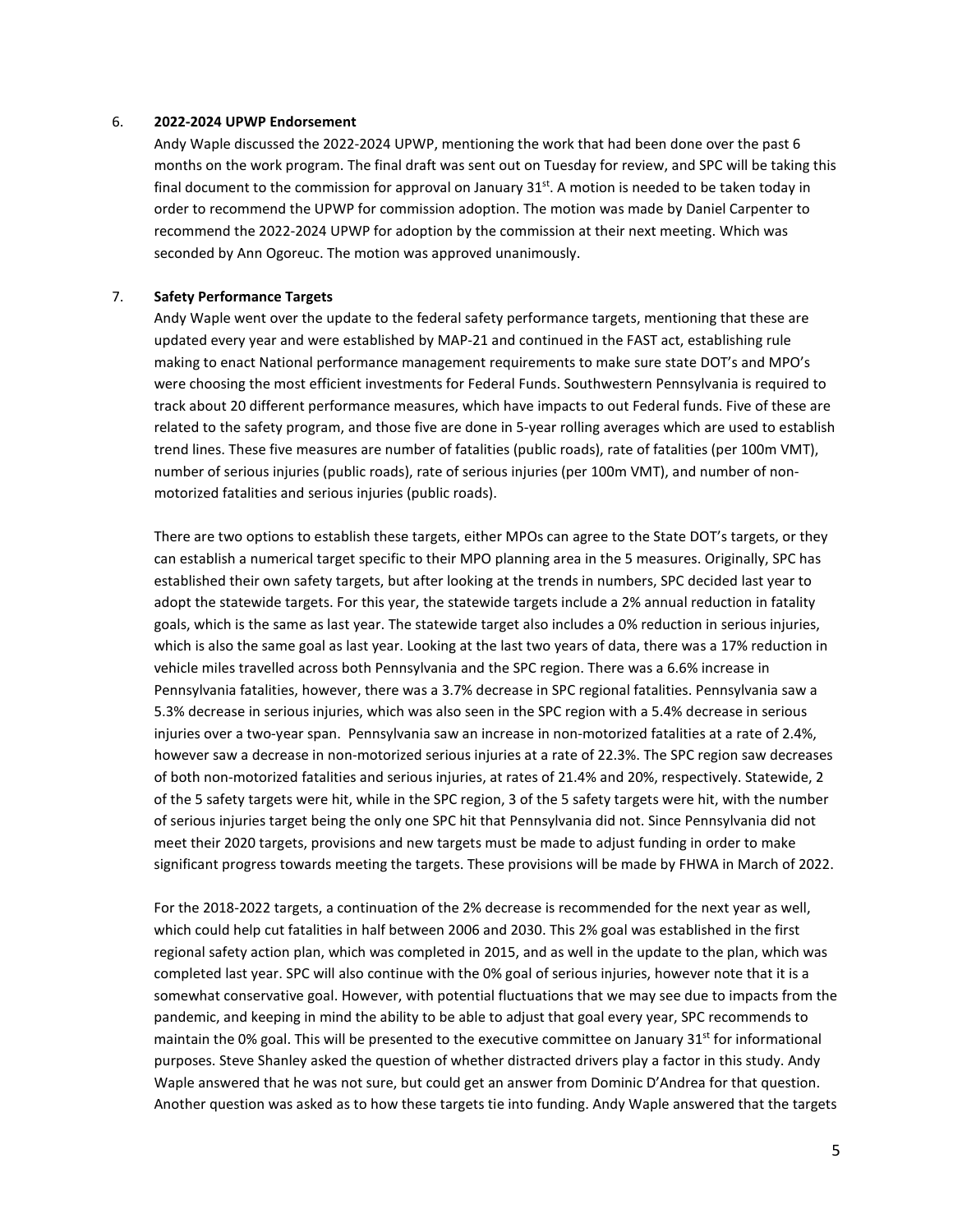affect funding on a statewide level, so the safety targets need to be met on that level in order to not affect their funding, and if targets are not met, then Central Office will be forced to invest more of our regional TIP funds into safety projects, than into other types of projects.

#### 8. **Connectivity Improvement Program**

Andy Waple gave a presentation on the connectivity improvement program for equitable broadband access, beginning by mentioning that this presentation was given to the national TRB environmental and decarbonization committee last Monday. This provided a good opportunity to show what SPC is working on to a national and international stage. Coming out of SPC's Long-Range Plan, one of the top things we heard across all counties was a need for more and better high-speed internet across the region. High-speed internet is a need that is becoming increasingly more important, and is needed everywhere from schools to health care, as well as infrastructure, public safety, and economic development. This regional connectivity plan will deploy high-speed connectivity programs and projects, and intends to act as a catalyst in proactively assisting the region to collect, develop, and prioritize a pipeline of connectivity projects and initiatives in order to secure funding for implementation.

Currently, the implementation program is in phase one, which will develop the program itself. This will be done by convening a broad coalition of stakeholders to inform and guide the development of the program, including partners from Carnegie Mellon and Allies for Children, as well as people on SPC's Steering and Regional Advisory committees. Phase one should be completed near the end of February. The scope of work entitles 8 major tasks to complete for the program, with the first 3 already completed (Project Administration and Kick-off, Regional Engagement and Data Collection, and Establishing Regional Vision, Goals, and Strategies). Currently, steps 4 though 6 are being worked on (Measures of Effectiveness, Project Development, and Governance Structure, Funding, and Implementation), with the governance structure portion to be presented to the Regional Policy Advisory committee on the 31<sup>st</sup> of January. A funding matrix is currently in the final steps of completion and is going through a final review. Individual deployment areas are being worked on, collected from data from committees and charettes which were held in November. The final two steps (Lessons Learned and Final Report) will come at a later date. There is also a website [\(https://swpaconnectedhub.org/\)](https://swpaconnectedhub.org/) which provides analysis and interactive mapping on the program.

The engagement strategy outlined a 4-pronged approach to gather data, including a market research survey, website, social media, and community engagement packets, the Allies for Children community conversations, which was a series of 15 meetings across the SPC region, as well as provider and industry expert outreach. The market research survey was out between November  $2^{nd}$  and December  $8^{th}$ , and we received around 3600 responses from across the SPC region, while the community engagement packets helped to highlight some of the important information about the program. The community conversations were helpful to capture the human elements and societal impact of the absence of consistent high-quality connectivity across the SPC region, with a strong emphasis on improving education and health outcomes, with the last of these meetings completed in December. The regional visions, goals, and strategies portion included diverse voices, needs, and opinions to create holistic community visions across 5 sessions, and included members from out Regional Advisory Committee, SPC Public Participation Panels, Partners, Influencers, and Beneficiaries.

A list of measures and targets was created in order to measure the progress of the program, including impacted households and businesses, affordability and reliability of service, equity, digital inclusion, and literacy, benefits to transportation systems, jobs created, workforce development and training, and impact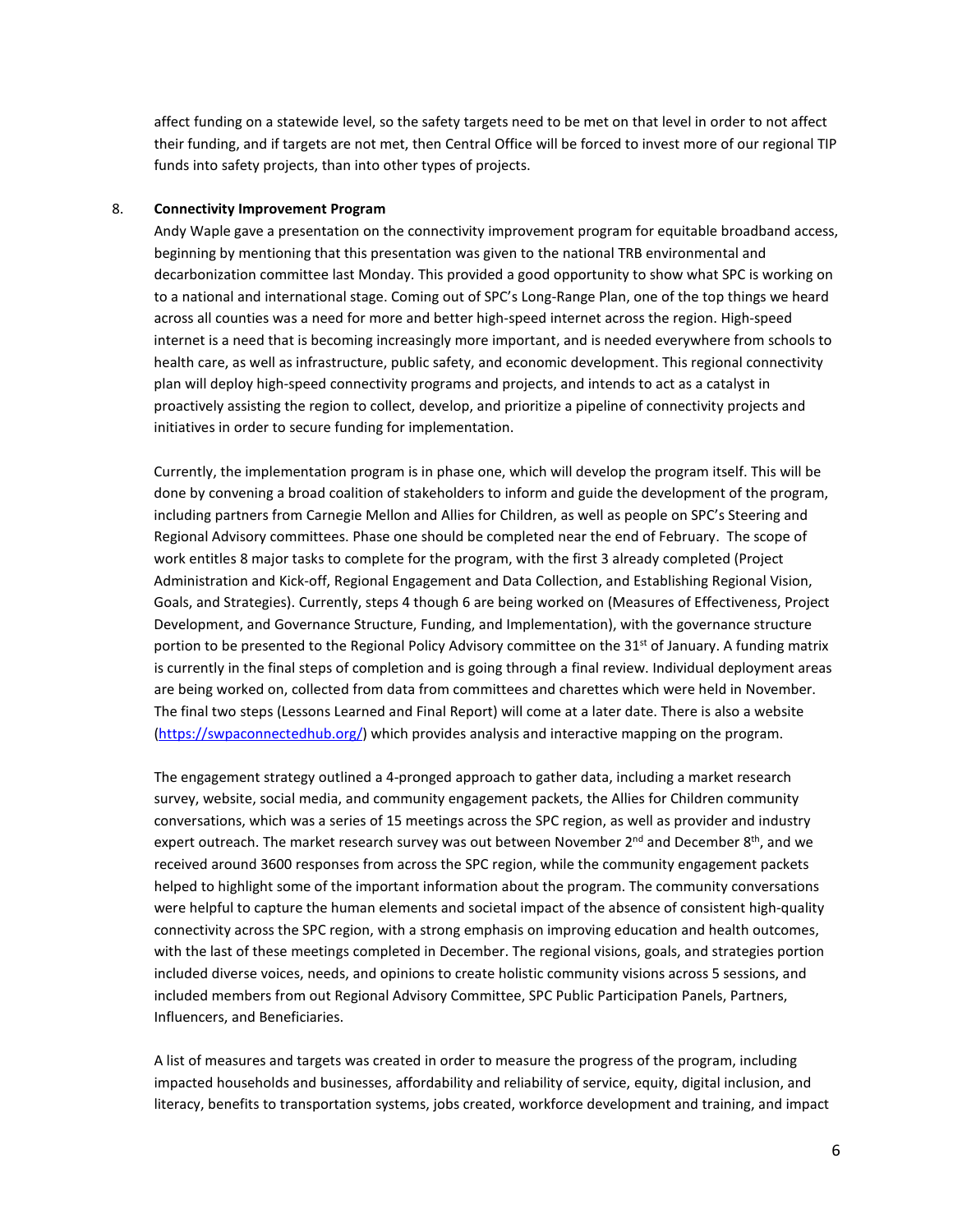on connectivity opportunity areas. The implementation roadmap for the different geographic areas for deployment of the broadband is currently being worked on. It will not be a "one size fits all" across the region, so different geographies and topography is being assessed to see what different types of broadband solutions, such as fixed wireless, cable, or fiber would work best. Consultants are currently working on these very area-specific implementation strategies. The governance structure will provide an initial list of options (3 to 5), which will investigate pros and cons, administrative costs, ability to deliver each project, and future flexibility of each of these options. The Regional Advisory Committee will review these options on January  $31<sup>st</sup>$ , and will look to refine them before taking the recommendation to the executive committee, and to see what kind of role SPC or an entity like SPC would take in the implementation of these projects. One of the final aspects will be a "lessons learned" document, which will document what worked and what we would do differently from our process this time around, and can serve as future guidance for local, regional, and statewide broadband planning initiatives. Phase 2 includes a retention of services from consultants at Michael Baker and Kimberly Horn, in order for implementation of projects, programs, and recommendations, including data collection, public engagement, legislative services, grant writing, and project mobilization and implementation. The Final Report should be completed by the end of February, with approval from the Commission coming in March.

#### 9. **2023 TIP Update**

Ryan Gordon began the TIP update my mentioning that the preliminary draft TIP has been submitted for each district via MPMS. Central Office review is ongoing, and there may be some tweaks in the next few weeks. There have been two calls over the past two weeks with Central office to go over the development process and some significant project reviews. Yesterday, Ryan sent out where each district's preliminary draft currently stands, and a status of each district's candidate lists and how they are reflected in the 2023 pre-draft TIP. There will be another work group meeting in each district, as a final review of the TIP and then a dive into the Long-Range Plan revenue projects and the fiscally constrained project list to make them consistent with the 2023 financial guidance and the 2023 TYP. The work group meetings will take place in early March. CMAQ project lists should be completed by March, and during the March TTC we will look at the CMAQ project list and conformity work. Environmental Justice analysis is also starting, as well as several other sections of the Long-Range Plan, over the next few weeks. For TA, SPC is still awaiting results from the statewide evaluation and selection process, which should come in the next few weeks. Lastly, the SMART program has updated guidance for its upcoming round of project selections, which has been sent out with the TTC packet.

Lillian Gabreski gave a presentation on the upcoming SMART (SPC Livability Though SMART Transportation) program, mentioning that SPC is looking for comments on the draft guidance that was sent out, with a deadline of February 11<sup>th</sup>. The eligibility requirements and funding amounts have not changed for this round, however there are new additions on eligibility for electric vehicle charging projects, new EJ scoring criteria, and a new deliverability review process. The SMART program itself is a reimbursement program, with a 20% non-federal match per project phase requested. Available funding is \$3 million a year, regionwide. Projects are selected by competitive application process every 2 years, and requests may not exceed \$250,00 for design and planning and \$1 million for construction. Eligible sponsors include SPC member county governments and the City of Pittsburgh, who may submit one project each, and PennDOT districts 10-0, 11-0, and 12-0 may submit one project each, and the project for PennDOT must come from a PennDOT Connects meeting. Eligible activities include planning studies, preliminary engineering, final design, and construction, and eligible project categories include bike and pedestrian improvements, corridor management, congestion reduction, transit-oriented development, land use and transportation linkages.